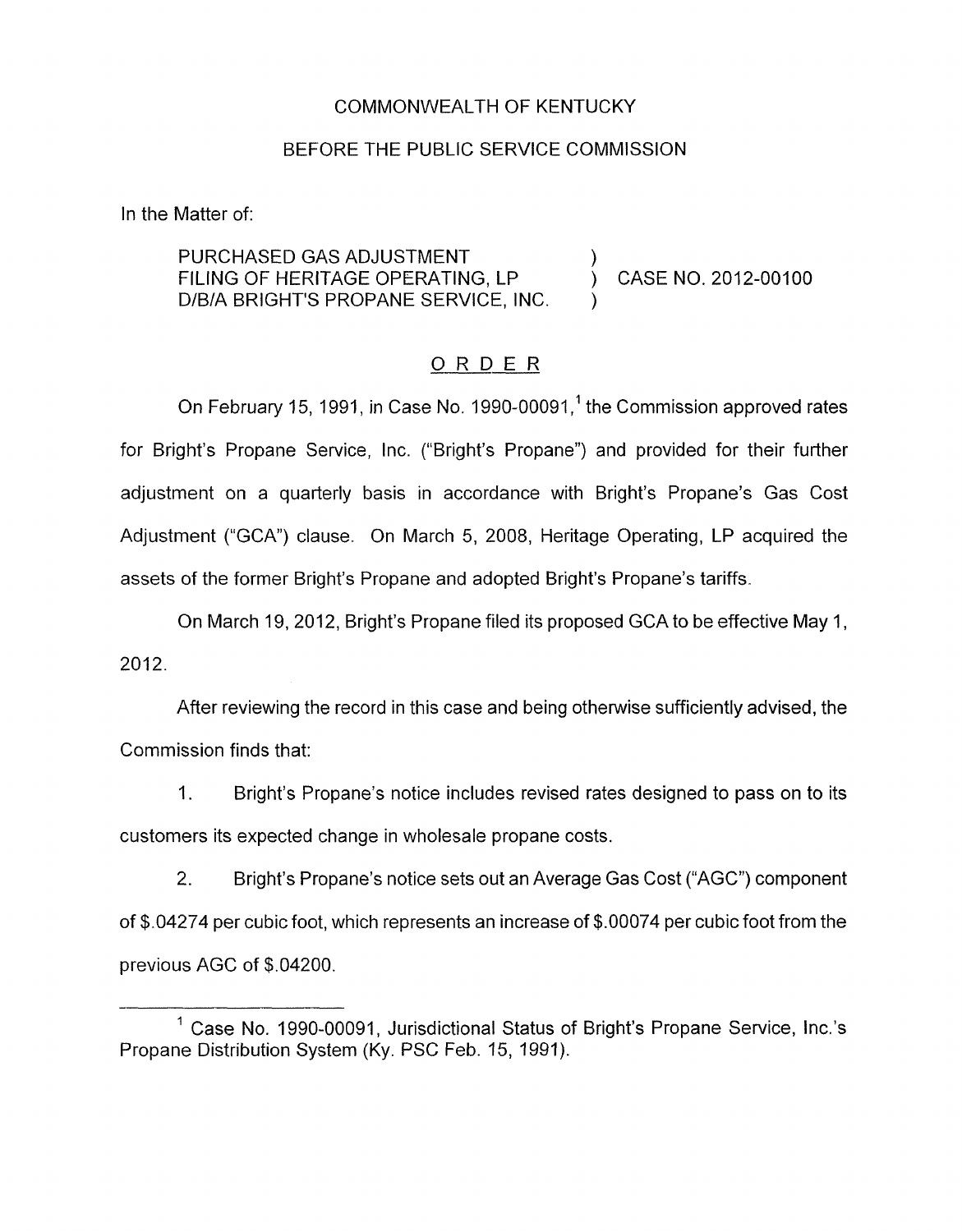**3.** Bright's Propane's notice sets out a current quarter Actual Adjustment ("AA") of \$.00102 per cubic foot. Bright's Propane's total AA is \$.00198 per cubic foot, which is a decrease of \$.00019 per cubic foot from the previous total AA of \$.00217 per cubic foot.

**4.** Bright's Propane's notice sets out \$015 per cubic foot to recover overhead operating costs as approved in its tariff.

*5.* Bright's Propane's GCA is \$05972 per cubic foot, which is an increase of \$.00055 per cubic foot from the previous rate of \$.05917 per cubic foot.

6. 'The rates in the Appendix to this Order are fair, just, and reasonable, and should be approved for final meter readings on and after May 1, 2012.

IT IS THEREFORE ORDERED that:

1. The rates in the Appendix, attached hereto and incorporated herein, are approved for final meter readings on and after May 1, 2012.

2. Within 20 days of the date of this Order, Bright's Propane shall file its revised tariffs with this Commission setting out the rates approved herein and reflecting that they were approved pursuant to this Order.

By the Commission



**ATTES VI"** 

Case No. 2012-00100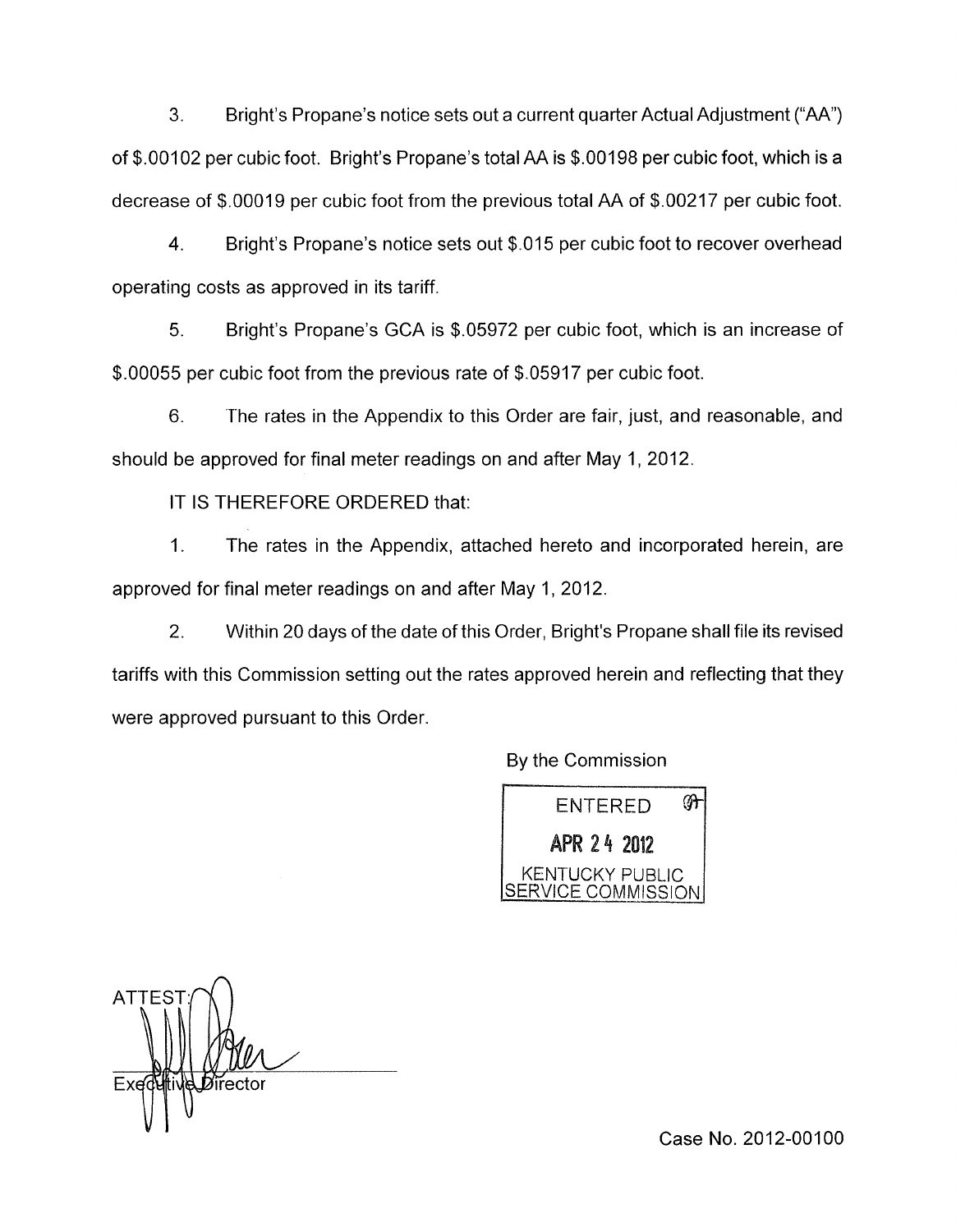## APPENDIX

# APPENDIX TO AN ORDER OF THE KENTUCKY PUBLIC SERVICE COMMISSION IN CASE NO. 2012-00100 DATED APR 2 4 2012

The following rates and charges are prescribed for the customers in the area served by Heritage Operating LIP D/B/A Bright's Propane Service, Inc. All other rates and charges not specifically mentioned herein shall remain the same as those in effect under authority of the Commission prior to the effective date of this Order.

RATES: Monthly

All Propane  $\qquad \qquad \bullet \qquad .05972$  per cubic foot

Minimum Bill \$23.88 (First 400 Cubic feet or less)